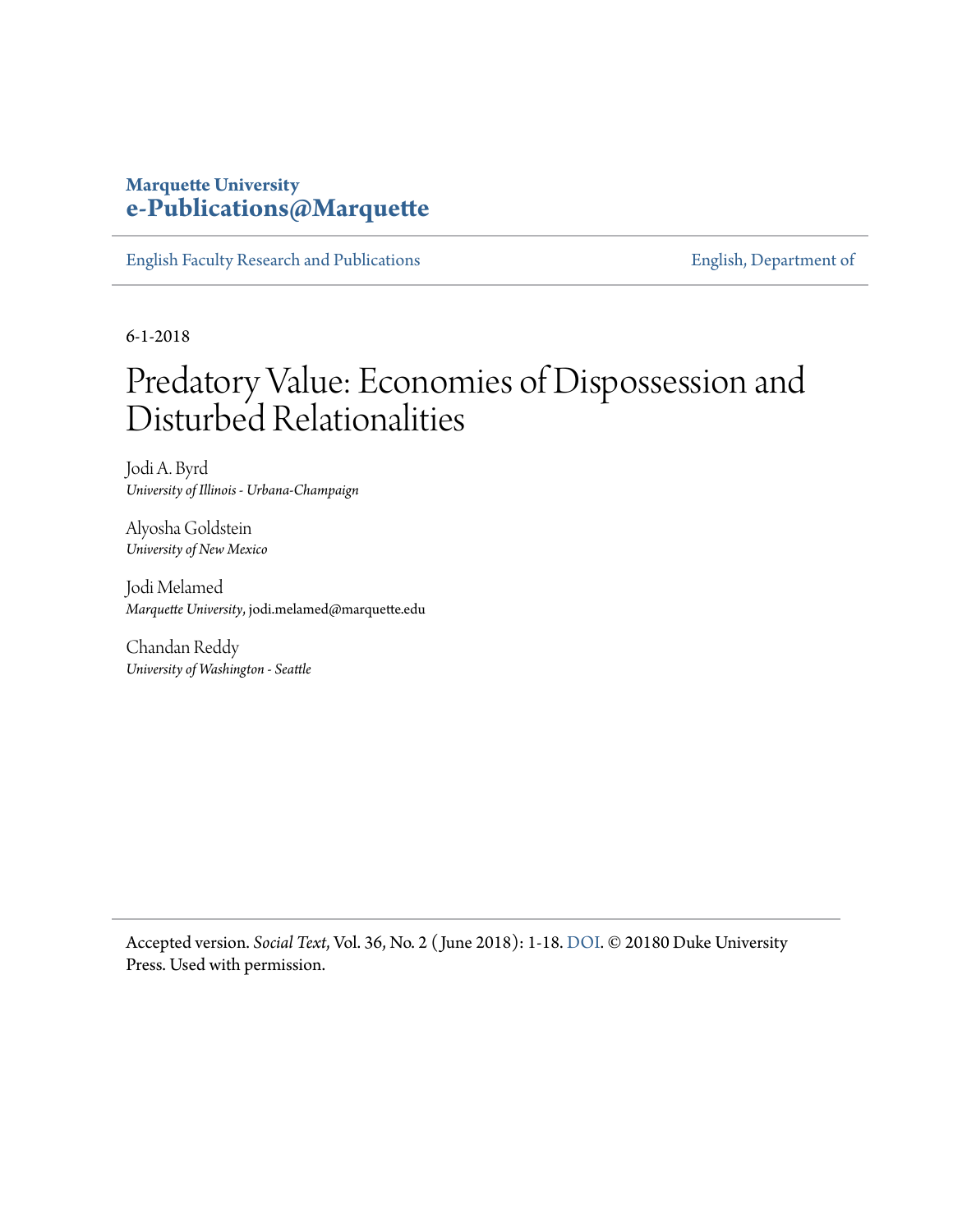### **Marquette University**

## **e-Publications@Marquette**

## *English Faculty Research and Publications/College of Arts and Sciences*

*This paper is NOT THE PUBLISHED VERSION;* **but the author's final, peer-reviewed manuscript.** The published version may be accessed by following the link in th citation below.

*Social Text*, Vol. 36, No. 2 (June 2018): 1-18. [DOI.](https://doi.org/10.1215/01642472-4362325) This article is © Duke University Press and permission has been granted for this version to appear in [e-Publications@Marquette.](http://epublications.marquette.edu/) Duke University Press does not grant permission for this article to be further copied/distributed or hosted elsewhere without the express permission from Duke University Press.

# Predatory Value: Economies of Dispossession and Disturbed Relationalities

Jodi A. Byrd is a citizen of the Chickasaw Nation and associate professor of English and gender and women's studies at the University of Illinois at Urbana-Champaign, where she is also a faculty affiliate at the National Center for Supercomputing Applications. She is the author of *Transit of Empire: Indigenous Critiques of Colonialism* (2011).

Alyosha Goldstein is associate professor of American studies at the University of New Mexico. He is the author of Poverty in Common: *The Politics of Community Action during the American Century* (2012) and the editor of Formations of United States Colonialism (2014).

Jodi Melamed is author of *Represent and Destroy: Rationalizing Violence in the New Racial Capitalism* (2011). She is associate professor of English and Africana studies at Marquette University. Her current book project is titled Dispossession by Administration.

Chandan Reddy is associate professor of gender, women, and sexuality studies and the Comparative History of Ideas program at the University of Washington, Seattle. He is the author of *Freedom with Violence: Race, Sexuality, and the U.S. State* (2011).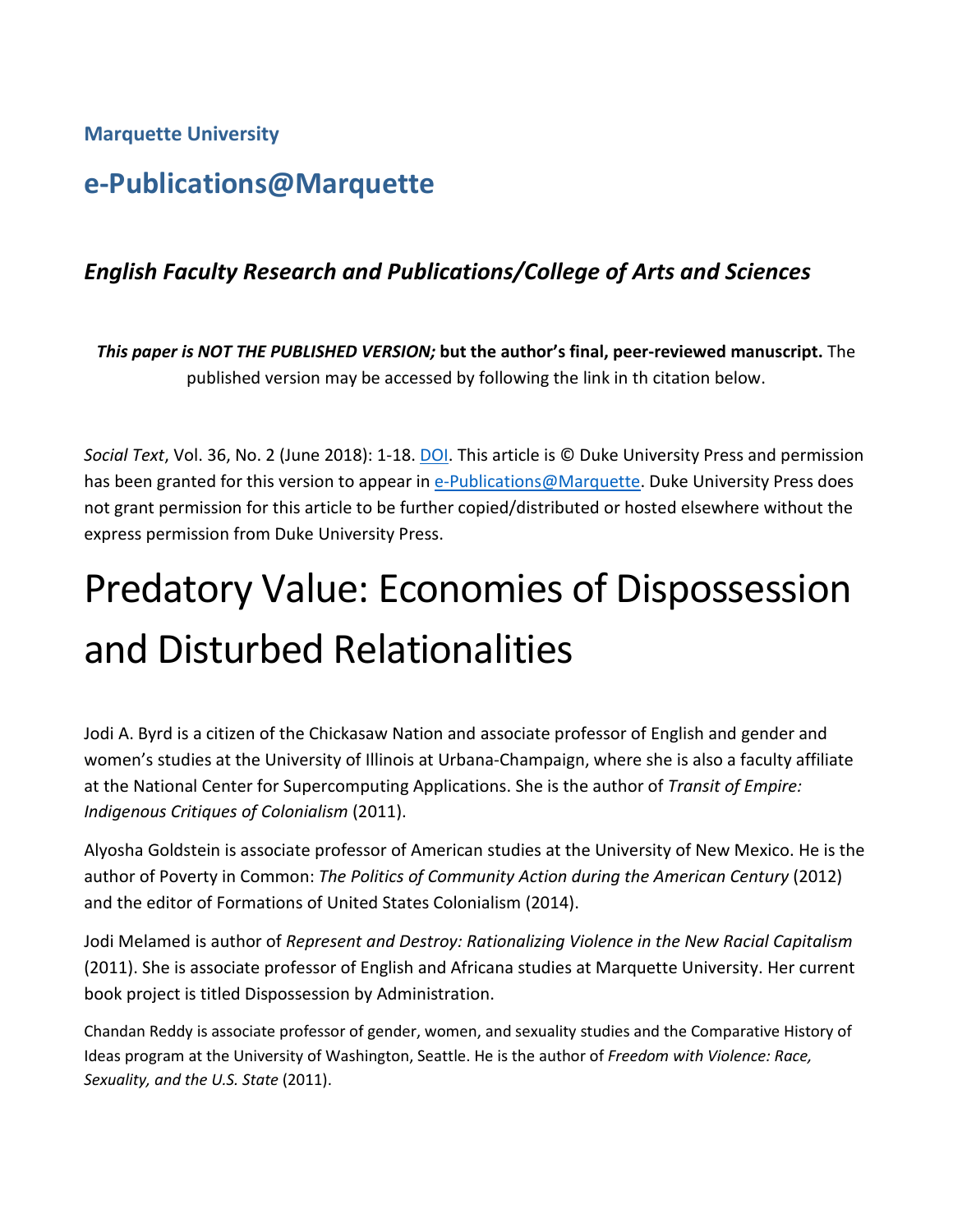## Abstract

This essay introduces and theorizes the central concerns of this special issue, "Economies of Dispossession: Indigeneity, Race, Capitalism." Financialization, debt, and the accelerated concentration of wealth today work through social relations already configured and disposed by imperial conquest and racial capitalism. In the Americas broadly and the United States specifically, colonization and transatlantic slavery set in motion the dynamics and differential racialized valuations that continue to underwrite particular forms of subjection, property, commerce, and territoriality. The conception of economies of dispossession introduced in this essay draws attention to the overriding importance of rationalities of abstraction and commensurability for racial capitalism. The essay problematizes the ways in which dispossession is conventionally treated as a self-evident and circumscribed practice of unjust taking and subtractive action. Instead, working across the lethal confluences of imperial conquest and racial capitalist predation, this essay critically situates the logic of propriation that organizes and underwrites predatory value in the historical present. Against the commensurabilities and rationalities of debt and finance capitalism, conditioned through the proprietary logics of settler colonialism and racial capitalism, the essay gestures toward alternative frameworks for building collective capacities for what the authors describe as a grounded relationality.

## Keywords

#### [dispossession,](javascript:;) racial [capitalism,](javascript:;) [financialization,](javascript:;) [value,](javascript:;) [empire](javascript:;)

Financialization, debt, and the accelerated concentration of wealth today work through social relations already configured and disposed by imperial conquest and racial capitalism. In the Americas broadly and the United States specifically, colonization and transatlantic slavery set in motion the dynamics and differential racialized valuations that continue to underwrite particular forms of subjection, property, commerce, and territoriality. Racialization and racism further colonial dispossession just as the colonization of Indigenous peoples and those subjected to colonial rule contribute to the specific conditions and practices through which racialized subordination are enacted. Racialization—manifesting in systemic and everyday forms of devaluation, exploitation, and expendability, as well as the violence of racial terror and carceral regimes—and ongoing colonial modes of settlement, occupation, governmentality, and jurisprudence work in tandem with more capacious forms of US global militarism and empire. This special issue of *Social Text* examines these entanglements in conversation with Indigenous critical theory and Black and critical ethnic studies scholars whose work seeks to reframe the contemporary moment of predatory accumulation through the deeper temporalizations of colonization, settlement, and racialization.

In this special issue, each of the articles offers ways to understand the tensions, reciprocities, and conflations among racialization and colonization as intersecting through contemporary conditions of dispossession. Dispossession is an insatiable predatory relation that entails a specific manner of world making that is at once predicated on and generative of a dialectic of biopolitical sorting, a division of what Denise Ferreira da Silva describes as transparency versus affectability and Elizabeth Povinelli calls the autological subject versus genealogical society.<sup>1</sup> We take the United States as a shared site of reference not because it is exceptional with regard to the topics at hand but because it offers one salient geopolitical juncture around which the accumulated violence of colonial and racialized appropriation and contestation accrue presentday significance and circulation. Although not exceptional, the United States and the scope of its imperial formations are especially useful for addressing the specificities of how and why colonialism and racial capitalism have been historically coconstitutive and are of necessity together confronted by Indigenous peoples and the racially subordinated.

By *economies of dispossession* we mean those multiple and intertwined genealogies of racialized property, subjection, and expropriation through which capitalism and colonialism take shape historically and change over time. *Economies* in the plural here indicates both the economic as a particular kind of material fulcrum—a mode and relations of production, distribution, consumption, and reproduction with all this entails—and economy as a specific systemic organization or logic of circuits of interaction and exchange. Our intention is to problematize the ways in which dispossession is conventionally treated as a self-evident and circumscribed practice of unjust taking and subtractive action. As we further elaborate in this essay, the concept of economies of dispossession differs from David Harvey's notion of "accumulation by dispossession" in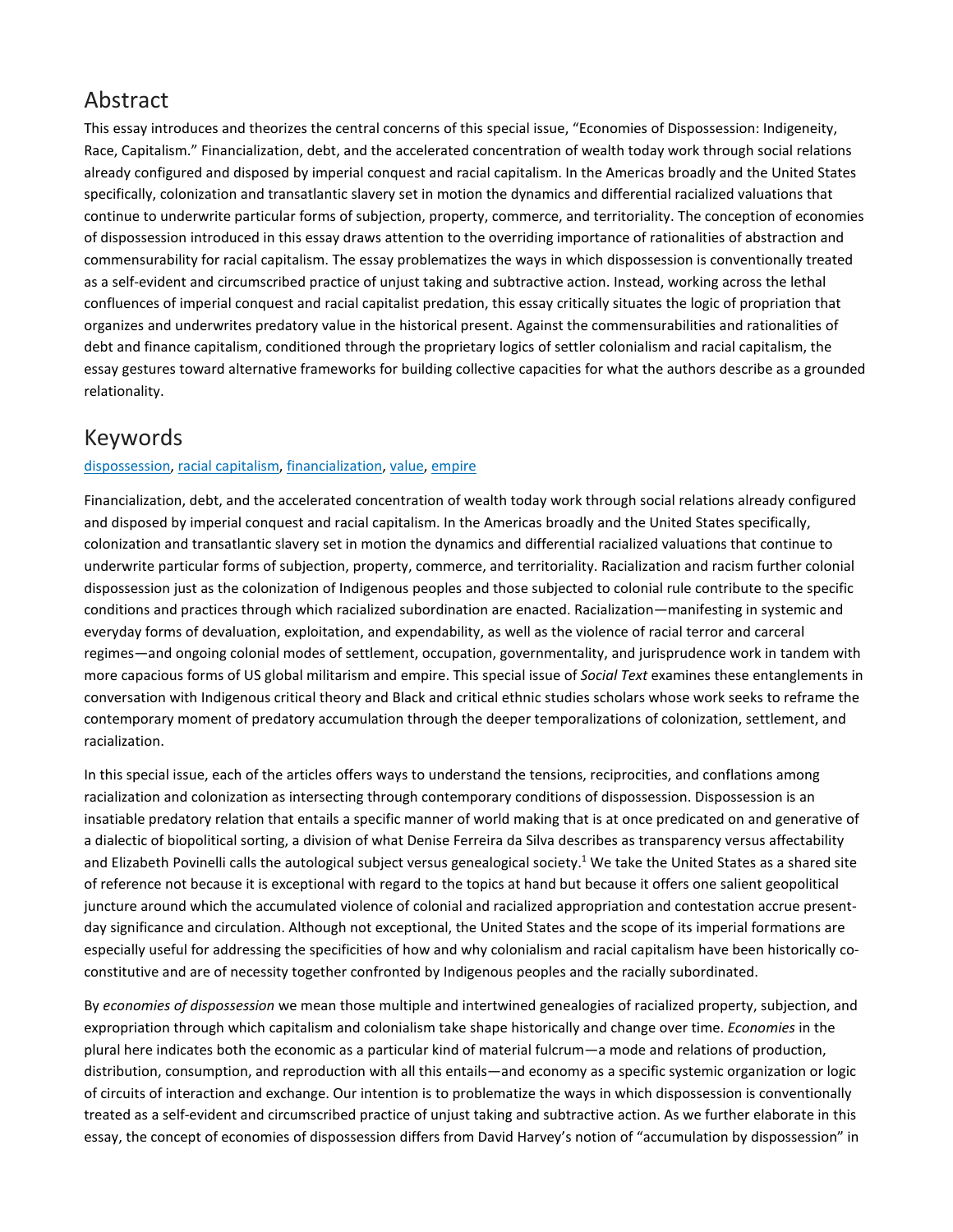a number of important ways, perhaps most significantly because of how this analytic underscores the constitutive and continuing role of both colonization and racialization for capitalism.2

Colonization and the economies of racial subjection serve as conditions of possibility in the United States for the ways in which financial institutions and land and market speculators have produced and profited from those most economically disenfranchised. Imperialism provides the vectors of economic speculation and the enmeshment of administrative, plantation, and multiple colonial formations that have underpinned the rise of the world economy. It is precisely in this overdetermined configuration of dispossession that the speculative and crony capitalist expropriations of the crisis this time have accelerated. As the US imperial nation-state adjudicates itself through an economy of inclusion intended to signify "debts paid," Indigenous dispossession continues unabated to provide the logics that order power, violence, accumulation, and belonging for all those who find themselves on lands stripped from Indigenous peoples. Debt and financialization continue to constellate the subordinated social relations that are constitutive of late liberalism and how "race" itself is deployed to obscure the lasting ethical and material indebtedness settlers and arrivants have to Indigenous dispossession. Not only has land made territory made property in this sense provided the foundational relations of colonial accumulation and profit, but dispossession has also remained a perpetually incomplete project that continues to strive toward conforming and confirming these terms of value and belonging.

Among our primary contentions is that capitalism is not only constitutively racial capitalism but also, likewise, a way of hierarchically organizing and disposing social life predicated on and operationalized through empire and colonialism as a counterformation to Indigenous peoples and the recalcitrance of racialized lives that refuse and exceed its totalizing aspiration. We argue that dispossession not only presupposes and configures possession itself but also is a relation of taking and violence that works at once to produce and delimit subjectivation, property, and value. Because of the ways in which various iterations of liberal capitalism have historically conceived of personhood in terms of the property relation, dispossession in this sense is an ontological proposition. Colonization, Indigeneity, racialization, and chattel slavery and its afterlives, along with the heteropatriarchal household economy, are among the primary conditions of possibility for this proposition. Economies of dispossession variously addressed in this special issue are organized around logics of "propriation" as the pivot of appropriation and expropriation.

Propriation is a conception and practice of the proper, propriety, proprietorship, and proprietary claims that instantiates property as a relation to private and public. Propriation suggests a double movement of making one's own and making one proper to or properly oneself.<sup>3</sup> It is a supposition of civilization and civility. In feudalist Europe the property relation was fundamental to the maintenance of ostensibly proper social hierarchies. Subsequently, the ascendance of bourgeois liberalism made property ownership constitutive for privacy and personhood. Under feudalism property was commonly understood as "properly" consisting "in whatever resources one needed to do one's part in keeping good order."4 Liberal thought emphasized ownership in oneself and private property as a freely alienable commodity as essential to individual freedom and self-determination. Yet, property as a means to privacy and autonomy and private property as foundational to the propriety of social order have been neither chronologically distinct nor mutually exclusive. In this regard, Jacques Derrida theorizes propriation through a reading of Martin Heidegger's linking "the question of being to the question of the property [*propre*]" and an analysis of sexual difference.5 The logic of propriation instantiated through dis/possession works in tandem with the production of colonial, racial, gender, and sexual categories that change over time. And indeed, as a normative practice that strives to conform legible sexual difference, the human and nonhuman, savage and civilized, public and private, inside and outside, propriation conforms bodies, land, and material and immaterial "objects" or objectives in an especially predatory and violent manner.<sup>6</sup>

The sexualized and gendered logics of conquest in the so-called new world and transatlantic slavery in this sense have been formative in operationalizing the specificities and predations of possession. The "doctrine of discovery" along with its putative subsumption of Indigenous peoples as "domestic dependent nations" and processes through which abducted and racially abjected human beings were rendered private property are together historically inseparable from how the white masculinized bourgeois public sphere and feminized private sphere animated the heteropatriarchal household economy as a model for national order in the US context. Moreover, under capitalism, property is always a means to further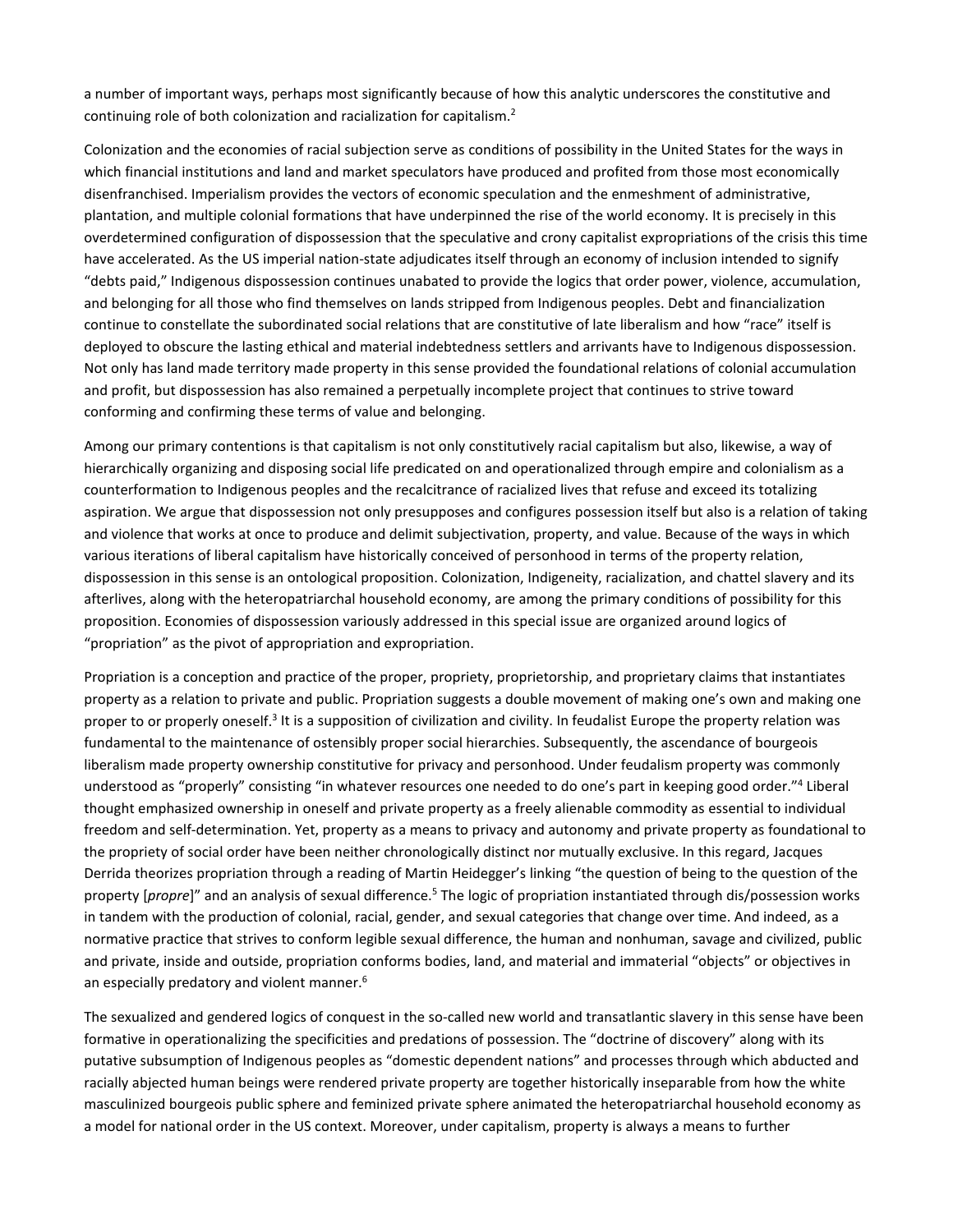accumulation, a relentlessly acquisitive relation to land, to being in place, to people, to here and elsewhere. As conceived by Jeremy Bentham, "Property is only a foundation of expectation—the expectation of deriving certain advantages from the thing said to be possessed, in consequence of the relations in which one already stands to it."7 But this economy of expectation is likewise predicated upon the abstraction, consumption, and disposal of other people and places—attributed discrepant value by logics of resources and racialization, and subordinated by the settler colonial desire for presence, habitation, and permanence. Economies of dispossession are at once epistemologies of commensurability and differential devaluation.<sup>8</sup>

The shift in dominance between two coexisting logics of propriation, between Obama-era multicultural neoliberalism and the plutocratic, more overtly white supremacist capitalism advanced under Trump, illuminates the varieties of and continuities in logics of propriation and their repertoires of racialization and colonial praxis. As dominant racializing and colonizing procedures shift between Obama-era reformism, upwardly redistributive multicultural neoliberalism, and the taking and abuse of land in the name of austerity, on the one hand, and Trumpist repertoires of criminalization, renewals of the wages of whiteness, crony capitalism, and white settler "blood and soil" claims to place and land exploitation, on the other, the logic of propriation itself remains naturalized, while the renewal of white supremacy's relevance to capitalism reveals the thinness of capitalist civil rights (cum property rights), thoroughly shaped by and shaping propriation since the 1970s.<sup>9</sup>

Economies of dispossession and conceits of possession are perpetuated by what Lisa Marie Cacho describes as the "differential devaluation of racialized groups."10 These are the conditions today under which those rendered expendable, living what Neferti Tadiar calls "remaindered life-times," struggle to survive.<sup>11</sup> These are the circumstances in regard to which Paula Chakravartty and Denise Ferreira da Silva ask, in light of the 2006–8 financial crisis, "How could the predatory targeting of economically dispossessed communities and the subsequent bailout of the nation's largest investment banks, instantly and volubly, be recast as a problem *caused* by the racial other ('illegal immigrants' and 'state-dependent minorities')?"<sup>12</sup> And at the center of the collective critical inquiry we pursue, these are the conditions for the multiple collisions, frictions, complicities, and disavowals among colonized and racialized peoples subjected to this differential devaluation.

The essays assembled here thus emphasize relationality rather than comparison. In making this distinction, we seek to differentiate those forms of inquiry attentive to the dynamics of co-constitution, interaction, and friction from those conventional methods of comparison—comparative literature, comparative politics, and so forth—that insist upon disconnection and equivalence as their point of analytic departure. More specifically, we have in mind conceptions of relationality that have been central to Native American and Indigenous studies that emphasize relatedness, polymorphous kinships, human reciprocities with and of land, and the other than human—generative recent theorizations of which include those of LeAnne Howe, Leanne Betasamosake Simpson, Glen Coulthard, Mishuana Goeman, and Sarah Hunt.13 Although this emphasis has certain affinities with the archipelagic Antillean imaginary of Édouard Glissant's "poetics of Relation," for us the shoreline not only is a new horizon that comes into view through the Middle Passage, colonial world making, and the plantation—however crucial these remain—but also must always already be a collision with Indigenous presence.<sup>14</sup> Conceiving of relationality in this way, we ask how it might be possible to think and work for a relationality grounded both in place and in movement, which simultaneously addresses Black geographies, dispossessions, and other racialized proprietary violences as incommensurate to yet not apart from Indigenous land and sovereignty.<sup>15</sup>

## Imperial Accumulations of Racial Capitalism

In his theorization of racial capitalism, Cedric Robinson argues that the development of capitalism has been historically inextricable from processes of racialization. The conception of racial capitalism seeks to trouble the developmentalism and racism that underwrites Marx and Engels's belief that European bourgeois society would rationalize social relations, moving through and beyond differential humanity attributed to racial difference.<sup>16</sup> Deploying racial capitalism as an "activist hermeneutic" requires understanding that capitalism is racial capitalism from its inception and in its various instantiations.17 Using the hermeneutic of racial capitalism to critically read Marx's own writings on "so-called original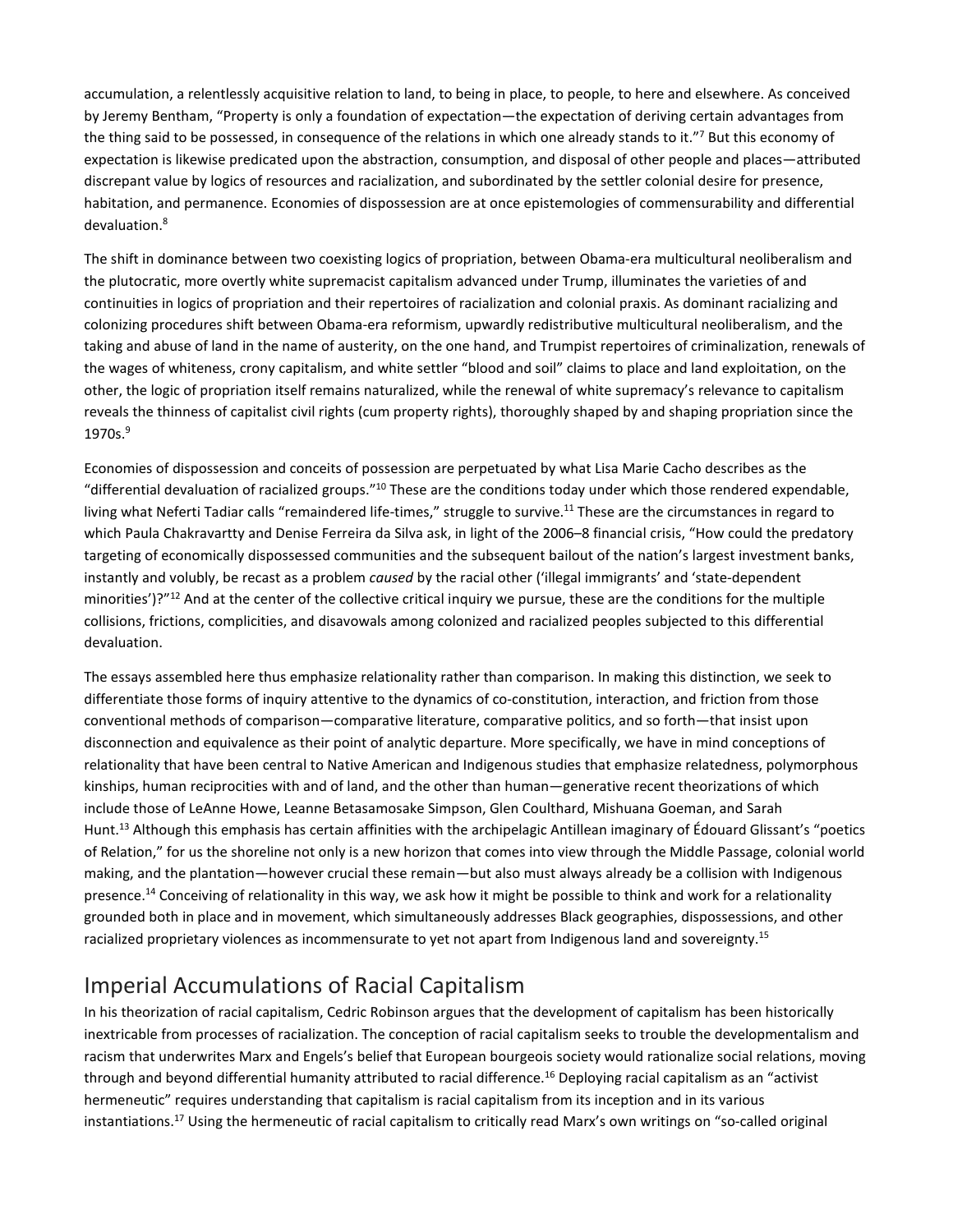accumulation,"<sup>18</sup> we can better grasp the epistemic conditions at the fulcrum of US liberal and radical thought and politics that continue to disavow settler colonialism and racial violence as determinate conditions of and immanent to US capitalism and modernity, including this moment of financial globalization. The historical processes of colonization and racialization here are simultaneously distinct and reciprocal, yet mobile rationalities of priority more often than not have themselves been appropriated on behalf of settler colonial governance and the profit margins of racial capitalism. Moreover, colonialism—like other modes of "so-called original accumulation"—is frequently treated as merely a historical precursor to the subsequent depredations of racism rather than an ongoing relation of theft, displacement, foreclosure, and violence that cannot be reduced to one determinate relation to racialization.

Marx closes the first volume of *Capital* with a discussion of "so-called original accumulation," reminding his reader that capitalism as we know it begins in the sixteenth century, in the creation of a world market with the invasion and exploitation of the new world. Addressing slavery, imperialism, and colonialism in his systemic account of capitalist social relations—where "conquest, enslavement, robbery, murder, in short, force plays the greatest part"—Marx temporalizes these practices even in his own time as the original source of bourgeois wealth by which modern capitalist social relations are established out of heterogeneous "primitive" and feudal societies across the Anglo-European world. As he writes, "In the history of original accumulation, all revolutions are epoch-making that act as *levers* [*Hebel*] for the capital class in course of formation."19

Remarkably for Marx, while slavery, forced relocations, colonization, and imperialism are levers of the industrial mode of production, they are not constitutively an aspect of what he terms the "enslavement of workers." In the first volume of *Capital*, the figure of the enslaved worker is instead reserved for the European immigrant and his relatives, the internal vagabond, the propertyless, the former serf. Marx writes, "The wave of immigration from Europe throws men onto the labour-market there more rapidly than the wave of immigration to the West can wash them away."<sup>20</sup> The high concentrations of finance capital, the national debt from the Civil War, and the government giveaways (in his time, of Indigenous land rights; in our time, of disaster capitalism contracts for the control of colonized societies and areas, e.g., Iraq, Afghanistan, and New Orleans) are meaningful explanations for the centralization of capital that propelled the "wage slavery" of the European working classes. Colonialism is for Marx one point of transit on the way to large-scale capitalintensive European industrialization for a worldwide market. Too often subsequent work has further misconstrued the relationships among slavery, colonialism, and capitalism as a linear historical development that leads from "so-called original accumulation" to industrialization to imperialism and finance as, in V. I. Lenin's terms, the "highest stage" of capitalism. Even Harvey's formulation of "accumulation by dispossession," which he describes as the driver of the "new imperialism," though critical of Marx's stagist account of original accumulation, preserves an analytical separation between the practices of primitive accumulation that institute and expand commodification and capitalist development, such as colonization and Indigenous dispossession in the Americas, and those practices of accumulation by dispossession that are developed to manage crises immanent to expanded reproduction, such as the post-1970s crises of capitalist overaccumulation.<sup>21</sup>

We ask instead how the terms of academic and political debate today would be transformed if an understanding of colonization as ongoing and the lived experience of colonialism as a condition of possibility were prioritized and considered as something that critical analysis had an enduring responsibility to address.<sup>22</sup> To think of racial violences through colonial violences not as an "originary past" but as ongoing conditions of possibility is not to immobilize political agency. Rather, it is worth remembering that any set of material forces that operate as the condition of possibility for national and radical ways of knowing and political practice are also precisely the nation's conditions of impossibility. That is, the sources of critique of national formations and the site for alternative ways of seeing contemporary struggle come precisely from the very conditions of possibility out of which the US nation-state became both dominant and hegemonic.

## Logics of Dispossessive Financialization

Our conception of economies of dispossession is intended to draw attention to the overriding importance of rationalities of abstraction and commensurability for capitalism.<sup>23</sup> These are the rationalities that enact and disavow racial and colonial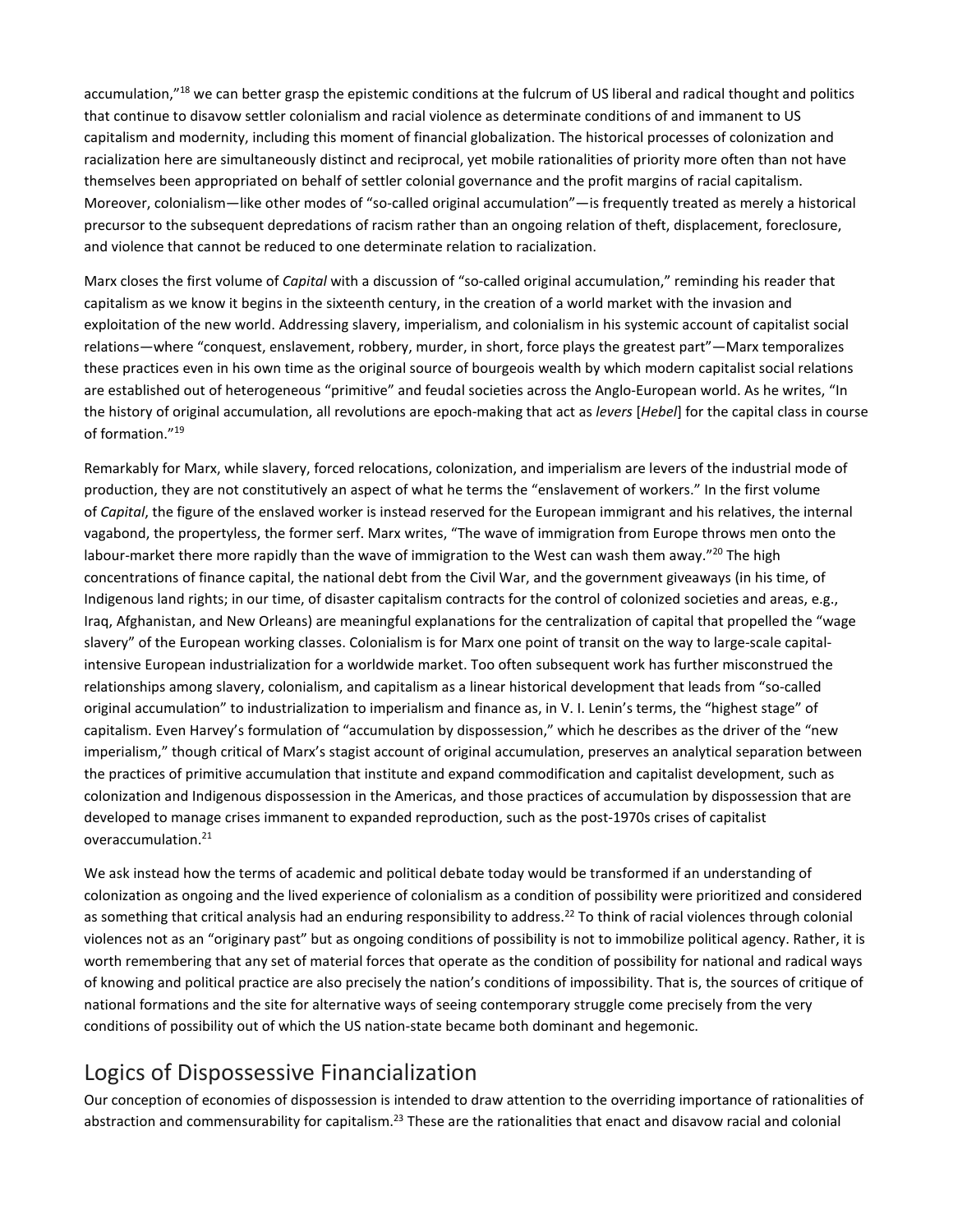violence by constituting people, land, and the relations of social life as translatable into value form, making incommensurate histories, experiences, and forms of social being commensurate by reducing them to their meaning and value within "the capital relation," placing them within the ontology of dis/possession. For instance, K-Sue Park argues that predatory lending and mortgage foreclosure as a means of taking land for debts past due—with land made property abstracted into monetary value—was innovated in the colonial dispossession of Indigenous peoples in North America during the sixteenth and seventeenth century and only subsequently adapted to transactions between settlers.<sup>24</sup> In the current conjuncture, we can trace the remaking, revising, and adapting of the capacities of rationalities of abstraction and commensurability within the registers of neoliberal financialization. That is, we can catch hold of the restructuring of epistemologies conditioned through racial capitalist and settler colonial logics for financialization.

On one level, financialization restructures familiar logics of propriation that have used liberal idioms to make human bodies abstractable into value forms, abstracting concrete and specific human lives into kinds of human capital. For example, we can readily juxtapose slave-backed bonds, a common antebellum strategy for raising investment capital by selling shares in the bodies of bondspeople and their labor, with the contemporary leveraging of shares in ventures relying on coerced or literally enslaved labor or in enterprises that profit from warehousing or controlling remaindered human bodies (private prisons, detention centers, global security firms, and human trafficking). The commensurability between persons and property that antebellum finance mediated through racialization and exclusion from liberal personhood is reordered and expanded in financialization, such that the abstractability of humans as tools for capital continues but profit is structured around the "human capital" of laboring and nonlaboring bodies alike, whose transactability and insertion into circuits of capital valorization are mediated through racialization, law, social contract, and direct coercion.

On a second level, there is something new at play, a new violence of commensurabilty that does not require the same mediations, where the force of the rationality of financialization itself—numeracy, abstractions, proceduralism—operates as its own mode of valorization and violence. For example, in the case of stock markets rising or falling with the dropping of Israeli bombs on populations in Gaza or austerity regimes imposing regulations on populations in Greece, the human is not connected as human capital (a laboring or remaindered body from which value can be extracted) but through virtuality and numeracy, a blip in the algorithms of complex financial instruments whose outcomes, enacted through chains of derivatives, dark pooling, mutual funds, and speculation, cannot finally be correlated with nonnumerical outcomes.

We might think of finance capital's efficiency in converting its rational capacities for abstraction, commensurability, and measurability into capital and violence as the apotheosis of the formalism Lisa Lowe describes as the formalism of "modern liberal humanism … that translates the world through an economy of affirmation and forgetting within a regime of desiring freedom."<sup>25</sup> The register of Lowe's formalism is primarily hermeneutical, identifying the forgetting of slavery, settler colonialism, indentureship, and empire as constitutive conditions for European political philosophy and modern liberal forms of freedom. These liberal modes of defining the human hinge upon the notion of civility, and freedom—both in its political modes of autonomy and in its societal modes of individuality—is often framed as equality within the flattened terrains of access, privilege, property ownership, and inclusivity into the very categories from which some subjects, rendered other, objects, or dead, have always already been denied, foreclosed, and precluded. Yet in the era of financialization, we might think of this formalism as being economized, of Lowe's economy of affirmation and forgetting converted into literal economy, by the capacities of financialization to spin out chains of abstracting speculation from conversions of past and present liberal violences (dispossessions, killings, land thefts, and containments justified as right by liberal ways of knowing that are internal to racial capitalist and settler colonial logics) into economic value. Under the administration of Donald Trump, the formalism that coordinates violence and capital for dispossessive financialization has metastasized, spreading a mania of deregulation that augments the power and profits of every stripe of corporate conquest—extractive industries, media consolidation, and ever more invasive and militarized private intelligence and security ventures.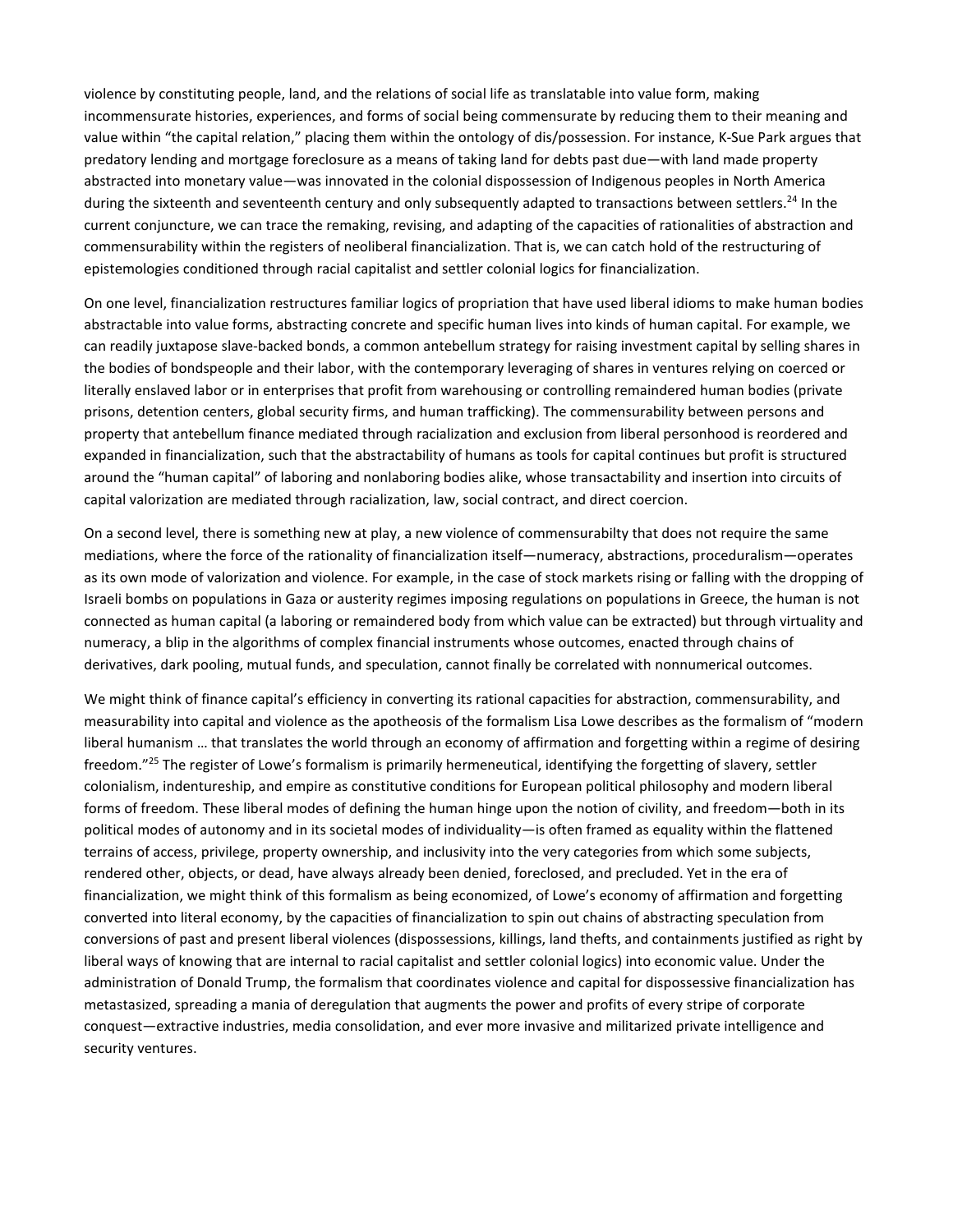## Techniques of Debt and Austerity

Debt has been and remains a supreme technique of financial capital's commensurate making. A kind of analytic trap, it produces a language of commonality, which constitutes a singular world-historic subject of debt and the debtor as a single political actor into which anyone can be slotted. The conceit of debt and the politics it anchors is that everyone and everything can be incorporated into the game of propriation and thus into racial capitalist colonial worldings.

This is abundantly clear in the contemporary case of austerity regimes and the ascension of *austerity* to an unifying discourse, in Stuart Hall's sense of a regulative narrative linking diverse political, economic, and cultural tendencies to a dominant configuration of power.<sup>26</sup> When we perceive financialization as always already predisposed and configured by settler colonialism and empire, today's austerity becomes legible as a new civilizing discourse, another iteration of propriation, a civilizationism redux for neoliberal times. We see that austerity makes full use of debt's flattening, homogenizing, and incorporating capabilities to subject heterogeneous social formations to the overriding logic of financialization.

Austerity discourse recycles and modifies repertoires of racialization, heteropatriarchy, and colonialism by articulating them in registers of economic necessity. Using such repertoires, it legislates the health and fitness of populations on scales from the national to the neighborhood, remaking flexible new versions of what Lowe calls the "colonial divisions of humanity" by carving up and differentially devaluing human groups on the basis of economic criteria determined by relations of accumulation that benefit financial-asset-owning classes.<sup>27</sup> As the implacable logic of debt takes over for the implacable logic of the white man's burden, the former speaks the latter's language of delay, of the need for people cut off from circuits of capital accumulation to develop their capacities, to adjust to the standards of the more advanced world, to reform their backward ways. In this way, through the alibis of debt and scarcity, austerity regimes produce commensurability for dispossession.

As a technique of dispossession, debt further functions within liberal capitalist discourses to suppress the legibility of how settler violence creates the material conditions that form the base of the discursive appearance of Native "indebtedness." Because within the episteme of debt the present can be understood only in capitalist terms of relation, land theft, conquest, and coercion (past and present) become irrelevant as conditions of the "social ills" that appear before the eyes of the settler as disproportionate Native poverty, ill health, unemployment, and so on. Conversely, liberal and radical calls for reform or revolution in the face of capitalist crises further disavow settler colonialism as a determinate condition of capitalism. Discussions about redistribution, the Keynesian state, and the 99 percent secure what Aileen Moreton-Robinson calls "the logic of the white possessive" by reinforcing the "materiality of these significations, which are perceived as evidence of ownership by those who have taken possession."<sup>28</sup>

In suppressing the knowing of settler colonial logics as relevant and in play in financialization and its crises, debt continues to fulfill its historical function of counterinsurgency; its rhetoric diminishes the politicization of struggles against ongoing settler colonialism, both in general and as a face of struggle against racial capitalist violences. Debt epistemologies also serve the function of counterinsurgency in the dissimulation of African American dispossessions as apolitical (bureaucratic) proceduralism. Articulated as "welfare dependency," as a "debt to society," or as "fines owed" (to municipal governments for so-called poverty violations), repertoires of debt represent the violent outcomes of racial capitalist procedures as apolitical acts of administration, as the result of law and policy.<sup>29</sup> In this way, debt, as a technique of dispossession, undermines the consolidation of political agencies that might otherwise be invoked in the case of racial and colonial oppression. It also stigmatizes resistance, when it does occur, as politically irrational or apolitically criminal.

One of the most egregious traps of debt discourse is the framing of African American and Native American responses to dispossession as at odds or in competition with each other. This follows from how discursive formations articulated around debt represent a politics of propriation (of the world as translatable for property ownership and of personhood as selfownership) to be the only political real. Under such political and discursive conditions, familiar notions of political redress, namely, reparations and sovereignty, appear as exclusive, as limiting conditions for one another. Politically and intellectually, this produces a stalemate. Or, worse, incommensurable violences are claimed as the grounds for competing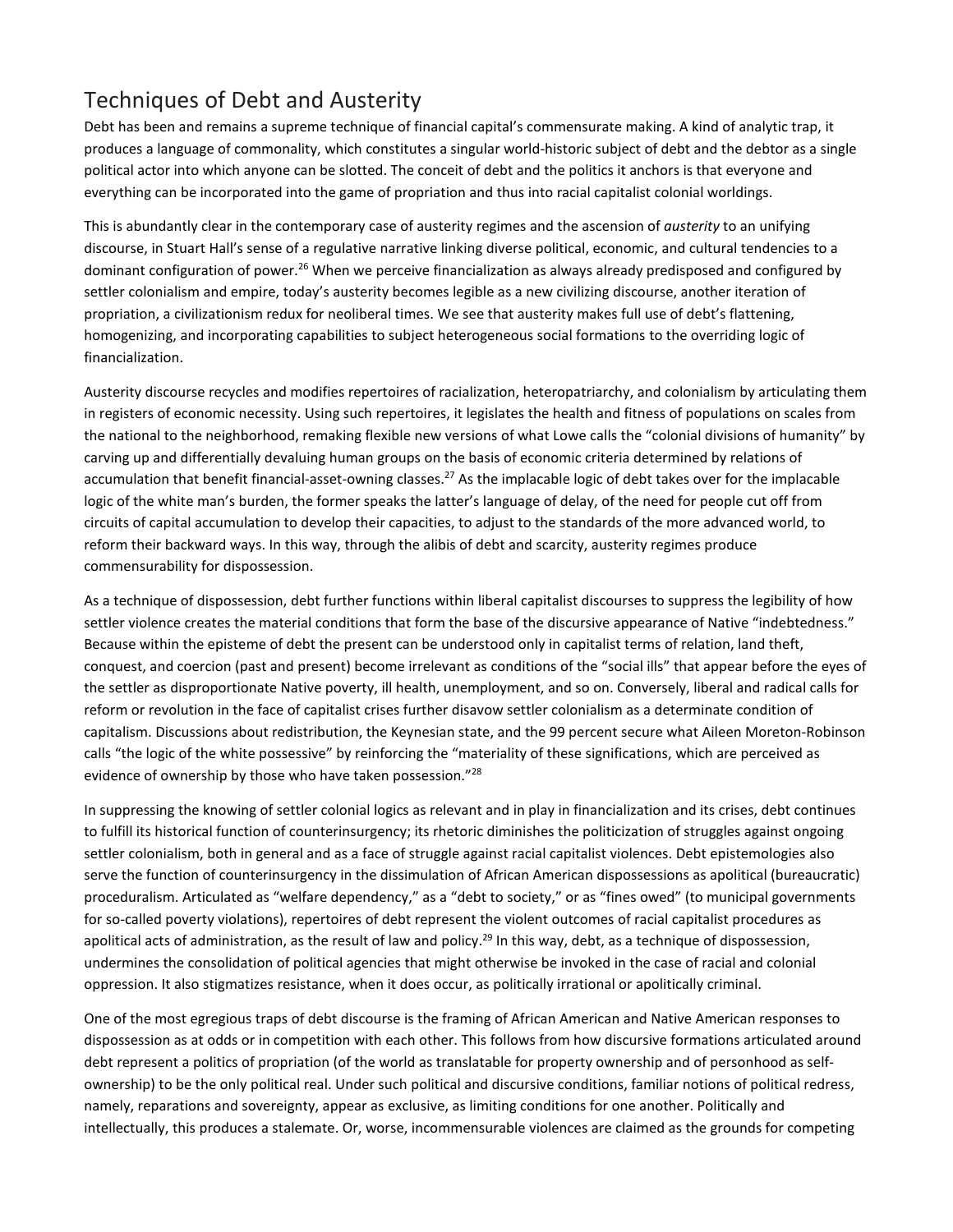grievances: Native decolonization praxis is accused of having an anti-Black orientation; African American survival through colonial slavery and citizenship is taken as full complicity with white settler colonialism. The epistemology of debt makes incommensurate demands for justice appear impossible.

## Grounded Relationalities

Against the commensurabilities and rationalities of debt and finance capitalism, conditioned through the proprietary logics of settler colonialism and racial capitalism, we seek alternative frameworks for building capacities for grounded relationality. By *grounded* we mean quite literally situated in relation to and from the land but without precluding movement, multiplicity, multidirectionality, transversals, and other elementary or material currents of water and air. This is a being grounded and living relationalities in which the nonhuman world and the materiality of land and other elements have agential significance in ways that exceed liberal conceptions of the human. If the grounded relationalities of Indigenous philosophies might tell us anything, then, they remind us that knowledge must always remain grounded as the land calls to us and for us to find our place within the ongoing acts of interconnectivity that surround us.

A number of questions arise with this shift from the epistemic trap of debt to the possibilities of relationality as affective and grounded alternatives to economies of dispossession and systems of extraction and exploitation. How might we apprehend relationality across systems of capitalism, colonialism, and chattel slavery and its afterlives? What happens when land is understood not as property or territory but as a source of relation with an agency of its own? How might reconceiving of land as relation shift the ground of racialized and embodied histories away from the territoriality of the state? How might building capacities for relationality outside the logics of propriation make it possible to handle incommensurate demands for justice? In other words, is there a way for land in itself to serve as an ontological condition for a different concept of the political that refuses conquest, doctrines of discovery, and the propriations of the propertied self? Finally, can land as the source of relation rather than the site of boundaries define a politics under which Indigenous sovereignty and Black reparations movements can (re)build capacities for relationality (aberrant to logics of propriation), rather than enact exclusivity or inclusion?

In these times, when it is clear that liberal freedoms, misnamed *democracy*, fail to halt the expropriation of collective life by financial capitalism and its extractive resource mining, it is critical to turn our attention to ongoing praxes that build capacities for relationality beyond the logics of propriation. Because they have long understood inclusion in the liberal capitalist state as an unmaking of collective social being, as whitewashing ongoing violence, Black radical philosophy read alongside Indigenous critical theory may help us to think alternatives that are both transformative and realizable and, in fact, already manifest and discernable. Work by such scholars as Glen Coulthard, Saidiya Hartman, Shona Jackson, Tiffany Lethabo King, Lisa Lowe, Fred Moten, Leanne Betasamosake Simpson, and Denise Ferreira da Silva offers energizing responses to global predatory formations of debt-driven accumulation, each drawing on Black radical traditions, critical ethnic studies, and/or Indigenous critical theory for epistemic-material activism. As Saidiya Hartman observes, "Skewed life chances, limited access to health and education, premature death, incarceration, and impoverishment" are all the afterlife of slavery.<sup>30</sup> That afterlife persists as we are all asked to confront the ontological, political, economic, and moral implications and entanglements of colonization and slavery as they ostensibly compete for originary source within dispossessive regimes.

In his work, Moten confronts the predatory formation of subprime debt speculation and foreclosures from the point of view of the Black radical tradition, which constellates around the anticapitalist norms of "consent not to be a single being" and "preservation of the ontological totality" (the survival of Black collectivity). Moten celebrates the subprime debtor for enacting a guerrilla "collateral agency"31 when he writes:

For a minute, by way of policy that accompanied another of those periodic attempts to deconcentrate that mass and its ongoing project/s, home ownership was infused with and disrupted by a kind of carnival, a country-ass hoedown, an embarrassing barbecue. This disownership renewed an old experiment that moves at the intersection of squatting and "the imposition of severalty" (… to eradicate the Indian who was not vanishing quite fast enough by liberal conferral of the gift of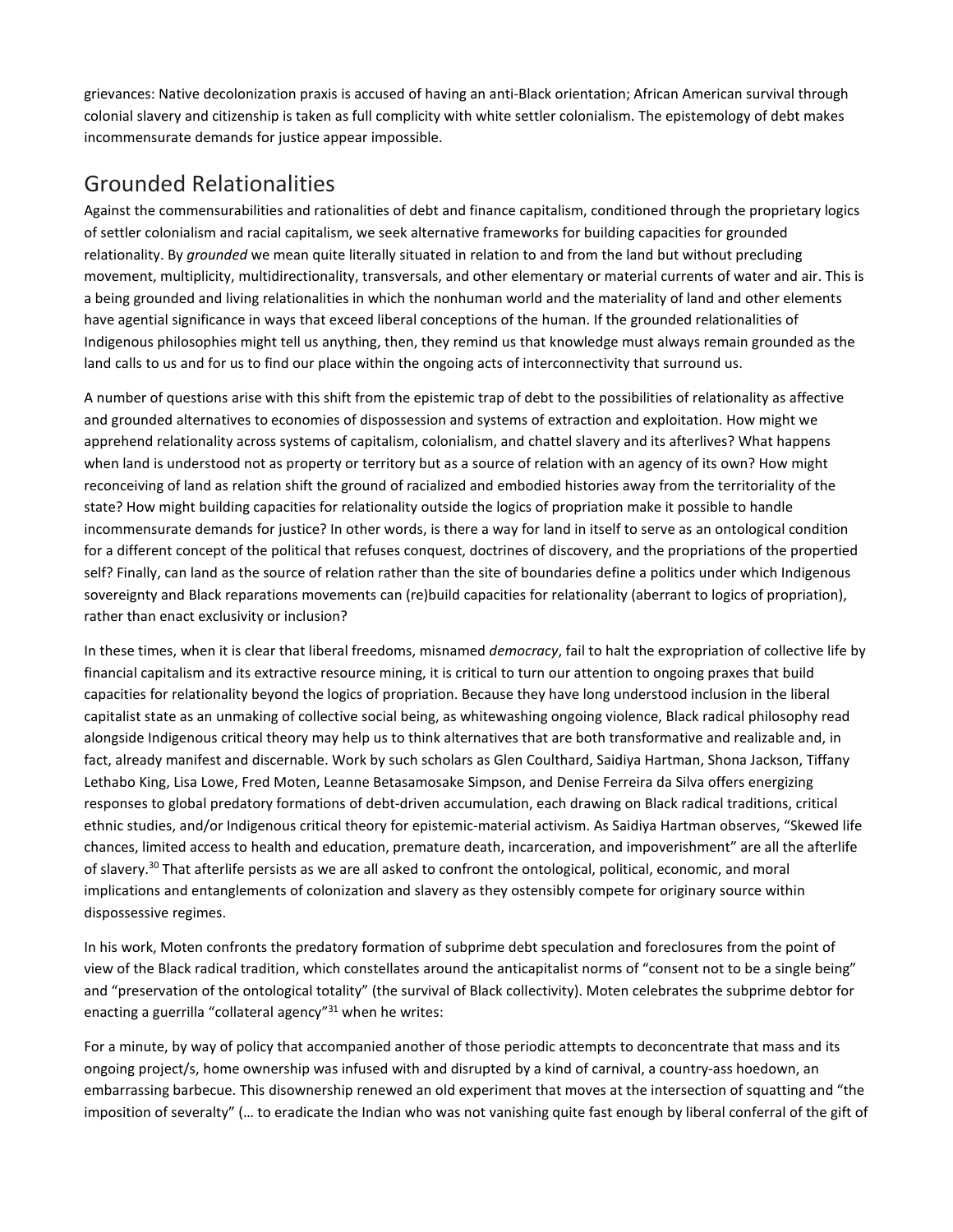private property.) That imposition [was updated] … in the name of "the ownership society" … so that it could continue its brutal, violent habit of enclosing our common capacity.32

Moten refuses to compare and oppose Black and Native dispossessions in racial capitalist settler colonial modernity and instead offers a way to conceive of debt as disownership that links contemporary forms of foreclosure to the enclosures of settlement, severalty, and allotment. As home ownership and its subsequent subprime mortgage within the existing structures of a well-established settler colonialism became "a kind of carnival, a country-ass hoedown, an embarrassing barbecue," Moten acknowledges how "the ownership society" continues its brutal drive toward enclosing our common capacity and our capacity for the commons.

Building on questions of the spatialities of settler colonial geographies, Tiffany Lethabo King, in her recent work on Black fungibility, argues for an analytic framework through which to consider how "Blackness mediated the ways the natural world could be imagined as manipulable and an open landscape in flux."<sup>33</sup> Such a framework disrupts the spatial and embodied boundaries that have at times separated Indigenous and settler colonial critique from Black studies by demonstrating how "Black bodies in the fluttering, stretching, and changing states became a symbol of unstable borders, processes, and the shifting power relations … [and where] Blackness, as expansion and spatial possibility, becomes a constituting feature of the spatial imagination of the conquistador/settler rather than just another human laborer exploited as a mere technology to produce space."<sup>34</sup> Such moves help us decenter bodies as the site of pure labor within the proprietary logics of settler colonialism and racial capitalism to think more fluidly about the porousness of those same bodies as they are made to move and remove, build and destroy, relate and tear asunder.

Dene scholar Glen Coulthard confronts the debt-driven predatory formations active in Canada, where austerity provides alibis for renewed thefts of Indigenous lands and resources and more indebtedness and precarity generally. Inspired by Frantz Fanon's belief that those struggling against colonialism must turn away from the colonial state and find in their own transformative praxis the source of their liberation, Coulthard calls for the reinvigoration of land-based norms, of "indigenous laws … that uphold the relations of reciprocity that shape our engagement with the human and nonhuman world—the land."35 He refers to this transformation praxis as "grounded normativity" in *Red Skin, White Masks*. Recently, writing with Michi Saagiig Nishnaabeg poet, intellectual, and activist Leanne Betasamosake Simpson, he has reframed this praxis as a baseline for anticolonial solidarities against the proprietary and possessive regimes undergirding settler colonialism in North America. "Our relationship to the land itself," Coulthard and Simpson write, "generates the processes, practices, and knowledges that inform our political systems, and through which *we practice solidarity*. To willfully abandon them would amount to a form of auto-genocide."<sup>36</sup> Grounded normativity, as Coulthard and Simpson explain, provides an ethical way of knowing and being that is more expansive than those ontologies that prioritize the human as exceptional, and it is a placement that extends memory through vast kinship networks that assume life, vibrancy, and agency beyond the limits of enlightenment notions of self, liberty, and property. Such Indigenous interventions to the categories of being codified by settler law, policy, and territoriality are also fundamentally critiques of colonialism as they reorient knowledge and power within and through Indigenous returns to land, philosophy, diplomacy, activism, and kinship. By decentering the human, such theories require us to consider further how colonialism has already inflected our understanding of nature, memory, and history through the production of archives and certain kinds of knowledge production that favor hegemonic white possession.

Here, as a way toward ending this introduction, we'd like to offer a series of provocations and questions that arise when Black and Indigenous intellectual traditions are held simultaneously as offering disruptions to propriation and possession: How might we develop Coulthard's fruitful concept of "grounded normativity"—the ethical framework "informed by what land as a mode of reciprocal *relationship* (which is itself informed by place-based practices and associated forms of knowledge) ought to teach us about living our lives in relation to one another and our surroundings in a respectful, nondominating and nonexploitative way"?37 What would it be, then, to think and work for a *grounded relationality*, at once addressed to Black placemaking, geographies, and other racialized diasporas, as well as to proprietary violences incommensurate to yet not altogether separate from Indigenous land and sovereignty? What would it mean to consider the land itself as a site of an agentive fungibility that has been conscripted into the proprietary spatialities of colonial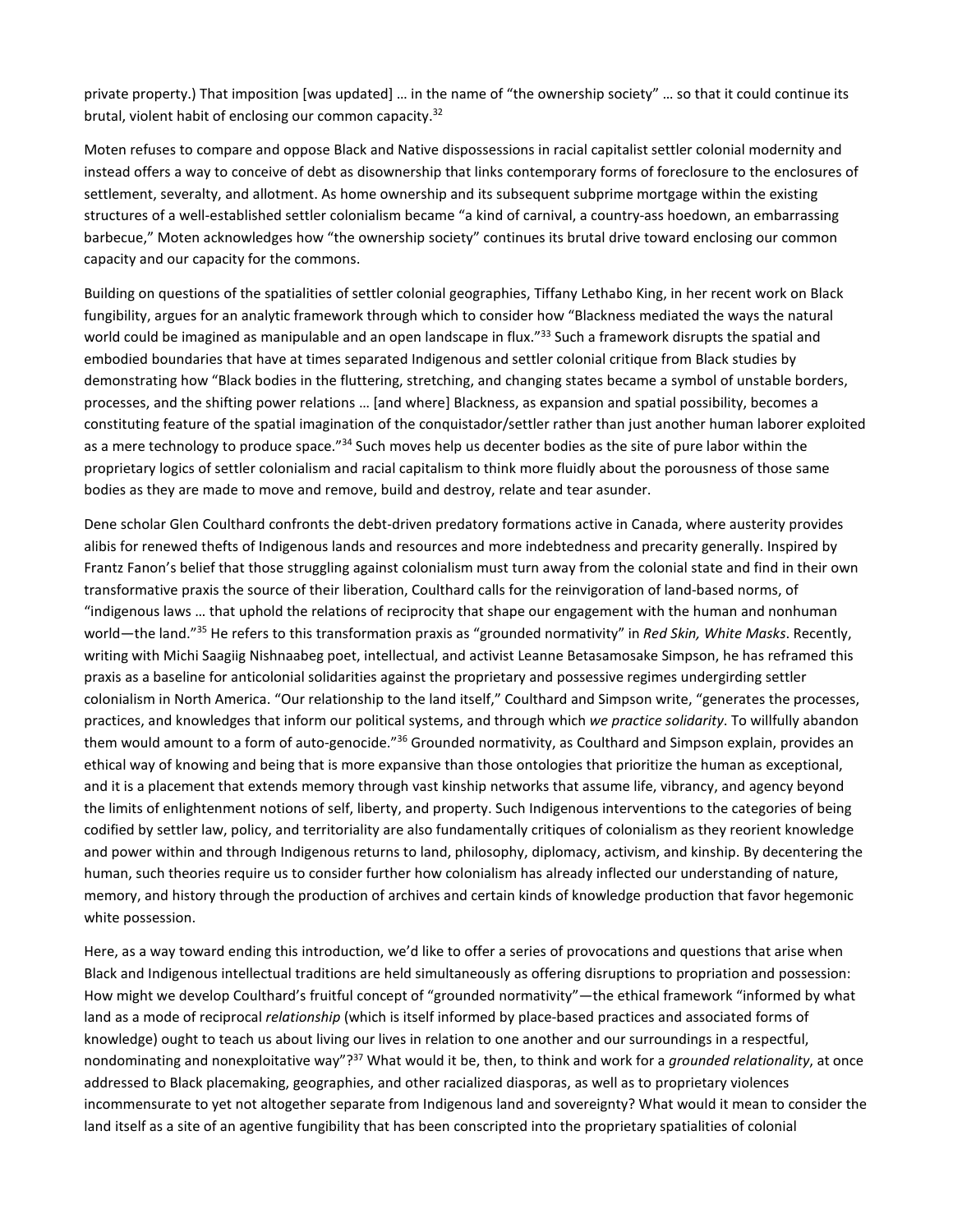possessiveness and constrained into geographies of exploitation that no longer serve the relationalities of presence and care that have for so long been its domain as a common for all? The loss of land is not just a loss of property, territoriality, power, nation, or sovereignty; it is the loss of those philosophies that derive from the relationships the land itself activates, fosters, and nourishes. Working across the lethal confluences of imperial conquest and racial capitalist predation, the essays that follow engage such questions and the logic of propriation that organizes and underwrites economies of dispossession in the historical present.

## Acknowledgments

We thank the *Social Text* editorial collective, and Tavia Nyong'o in particular, for critical commentary on an earlier draft of this essay.

1See Ferreira da Silva, *Toward a Global Idea of Race*; and Povinelli, *Empire of Love*.

2See Harvey, *The New Imperialism*, 116–51. Our understanding of dispossession is akin to Robert Nichols's theorization of dispossession as a recursive mode of colonial "property-generating theft" and similarly distinct from Harvey in this sense. See Nichols, "Theft Is Property!"

3See Balibar, *Equaliberty*, 90–94.

4Rose, *Property and Persuasion*, 59.

5Derrida, *Spurs*, 115.

6Gayatri Spivak discusses Derrida and propriation in "Feminism and Deconstruction," in *Outside in the Teaching Machine*, 134–57. Judith Butler provides a useful theoretical context for further analysis of propriation in terms of sexual difference, embodiment, and normativity in *Undoing Gender*.

7Bentham, *Principles of the Civil Code*, 182.

- 8The racialized link across *making commensurate*, *equivalence*, and *abstraction* can be usefully thought in relation to Bhandar and Toscano, "Race, Real Estate, and Real Abstraction."
- 9See Connolly, "Black and Woke in Capitalist America."
- 10Cacho, *Social Death*, 13. As Cacho writes: "Ascribing readily recognizable social value always requires the devaluation of an/other, and that other is almost always poor, racialized, criminalized, segregated, legally vulnerable, and unprotected. … A comparative analytic centers relational, contingent, and conditional processes of devaluation, which makes it particularly useful for examining how interconnected processes of valorization, devaluation, and revaluation (i.e., race, gender, sexuality, class, nation, legality, etc.) work interdependently to reify value and relations of inequality as normative, natural, and obvious" (17).

11See Tadiar, "Life-Times of Disposability."

- 12Chakravartty and Ferreira da Silva, "Accumulation, Dispossession, and Debt," 364.
- 13See Howe, *Choctalking on Other Realities*; Simpson, *Islands of Decolonial Love*; Coulthard, *Red Skin, White Masks*; Goeman, *Mark My Words*; and Hunt, "Ontologies of Indigeneity."
- 14See Glissant, *Poetics of Relation*. We have similarly in mind vital connections to the conception of Black geographies theorized by Katherine McKittrick in *Demonic Grounds*.
- 15Important recent contributions to the theorization of relationality that do not necessarily or extensively focus on the term *relationality* itself include Byrd, *Transit of Empire*; Barker, *Critically Sovereign*; Day, *Alien Capital*; Lowe, *Intimacies of Four Continents*; Vimalassery, Pegues, and Goldstein, "Colonial Unknowing"; King, "New World Grammars"; and Feldman, "On Relationality, on Blackness." On critically rethinking comparative methods, see Hong and Ferguson, *Strange Affinities*; and Shih, "Comparison as Relation." On intersectionality, difference, assemblage, and relationality, see Hong, *Death beyond Disavowal*; Melamed, *Represent and Destroy*; and Puar, "'I Would Rather Be a Cyborg than a Goddess.'"
- 16See Robinson, *Black Marxism*.

17See Melamed, "Racial Capitalism."

18We use "so-called original accumulation" for Marx's phrase *die sogenannte ursprüngliche Akkumulation* rather than what has become its standard rendering as "so-called primitive accumulation," both because this is a more accurate translation and because it better approximates the terminology of Adam Smith, which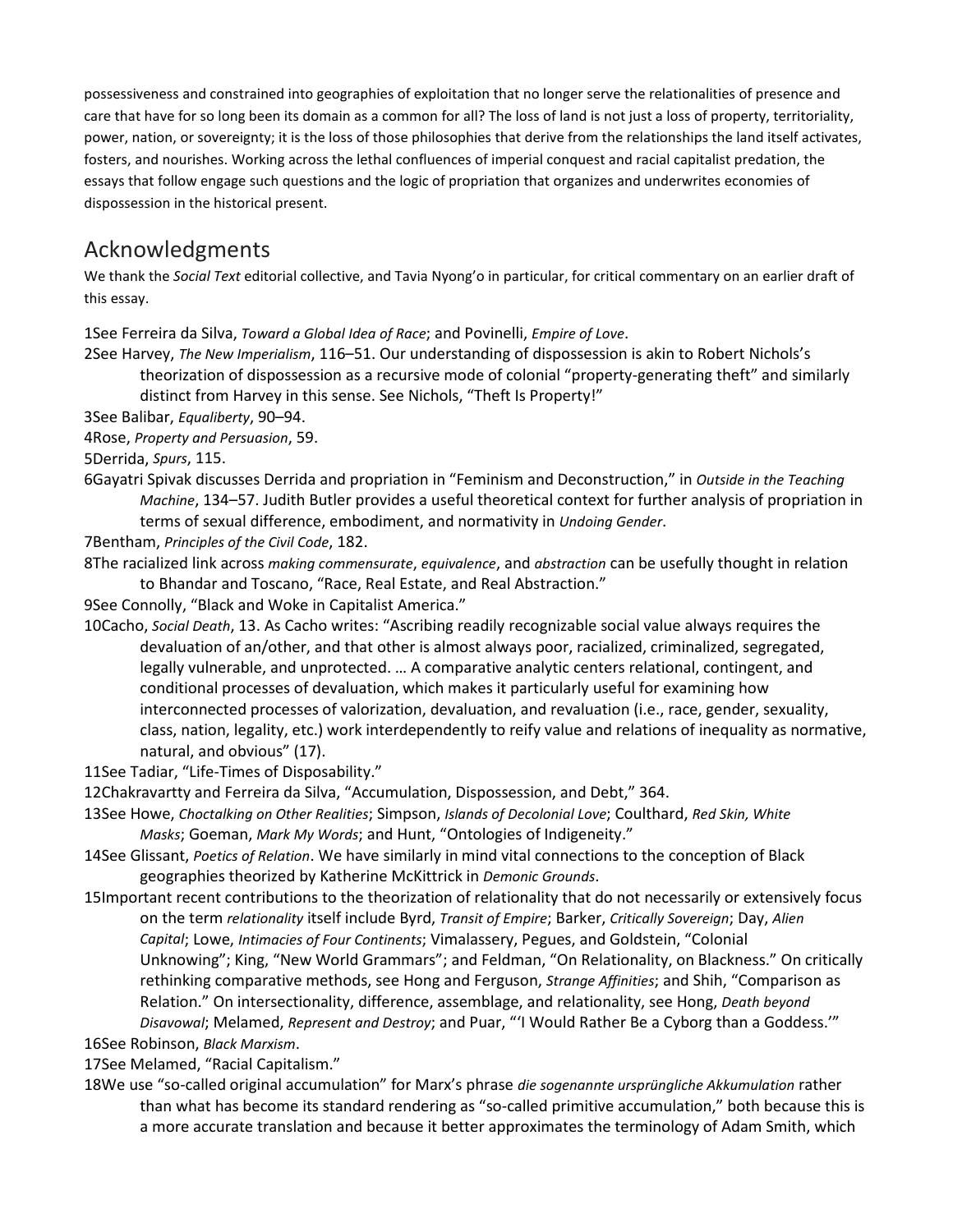served as Marx's point of critical reference. The German word *ursprüngliche* translates as "original" in the sense of "at the origin," or "the base" or "source" of something. One of its usages is as a noun for *fountain*. For further discussion, see Vimalassery, "Wealth of the Natives"; Coulthard, "From Wards of the State to Subjects of Recognition?"; and Nichols, "Disaggregating Primitive Accumulation."

19Marx, *Capital*, 873; emphasis added.

20Ibid., 940.

21See Harvey, *The New Imperialism*. Harvey writes, "I also think it plausible that the second step did far more damage to the long-term hopes, aspirations, and possibilities of the mass of the impoverished population than did the first. The implication is that primitive accumulation that opens up a path to expanded reproduction is one thing, and accumulation by dispossession that disrupts and destroys a path already opened up is quite another" (137). See also Lenin, *Imperialism*.

22See Byrd, *Transit of Empire*.

23In our critique of the modes of rationality, equivalence, and abstraction we nonetheless do not intend to suggest a valorization of the concrete ("real") over the abstract, as Iyko Day has so insightfully analyzed at length in *Alien Capital*.

24See Park, "Money, Mortgages, and the Conquest of America."

25Lowe, *Intimacies of Four Continents*, 39.

26Hall, "On Postmodernism and Articulation," 143.

27Lowe, *Intimacies of Fouir Continents*, 6.

28Moreton-Robinson, *White Possessive*, xiii.

29See Joseph, *Debt to Society*; Harris, *Pound of Flesh*; and Kohler-Hausmann, *Getting Tough*.

30Hartman, *Lose Your Mother*, 6.

31See Moten, "Subprime and the Beautiful," 238.

32Ibid., 241.

33King, "Labor of (Re)Reading Plantation Landscapes," 1023.

34Ibid.

35Coulthard, "For Our Nations to Live, Capitalism Must Die."

36Coulthard and Simpson, "Grounded Normativity," 254.

37Coulthard, *Red Skin, White Masks*, 60.

#### References

Balibar, Étienne. 2014. *Equaliberty: Political Essays*. Translated by James Ingram. Durham, NC: Duke University Press.

Barker, Joanne. 2015. "The Corporation and the Tribe." *American Indian Quarterly* 39, no. 3: 243–70.

Barker, Joanne, ed. 2017. *Critically Sovereign: Indigenous Gender, Sexuality, and Femi- nist Studies*. Durham, NC: Duke University Press.

Bentham, Jeremy. 1843. *Principles of the Civil Code*. Paris: Dumont.

Bhandar, Brenna, and Alberto Toscano. 2015. "Race, Real Estate, and Real Abstrac- tion." *Radical Philosophy,* no. 194: 8–17.

Butler, Judith. 2004. *Undoing Gender*. New York: Routledge.

Byrd, Jodi A. 2011. *The Transit of Empire: Indigenous Critiques of Colonialism*. Min- neapolis: University of Minnesota Press.

- Cacho, Lisa Marie. 2012. *Social Death: Racialized Rightlessness and the Criminaliza- tion of the Unprotected*. New York: NYU Press.
- Chakravartty, Paula, and Denise Ferreira da Silva. 2012. "Accumulation, Dispos- session, and Debt: The Racial Logic of Global Capitalism—An Introduction." *American Quarterly* 64, no. 3: 361–85.
- Connolly, N. D. B. 2017. "Black and Woke in Capitalist America: Revisiting Robert Allen's *Black Awakening* . . . for New Times' Sake." *Items*, March 7. items.ssrc.org/black-and-woke-in-capitalistamerica-revisiting-robert-allens-black-awakening-for-new-times-sake/.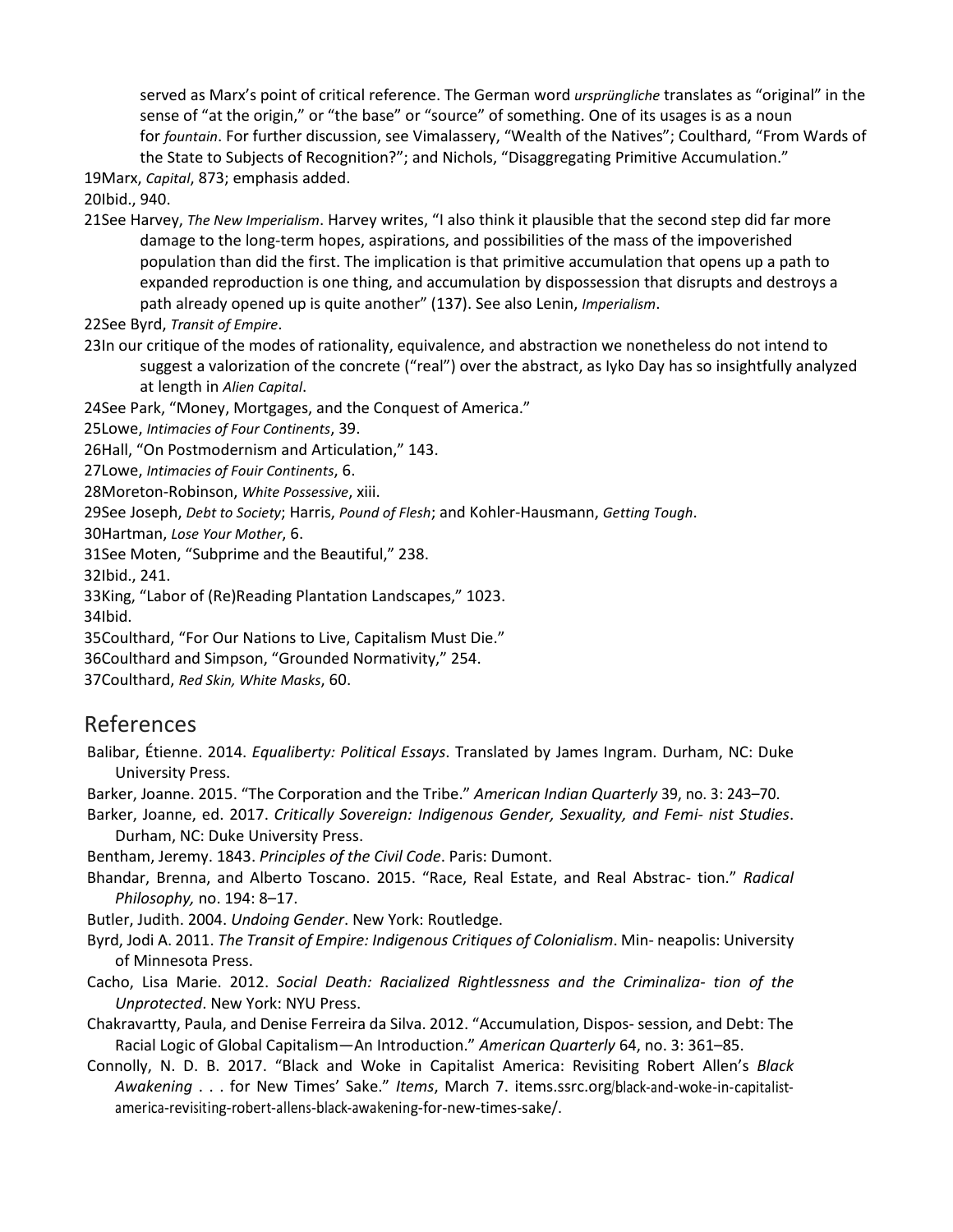- Coulthard, Glen. 2013. "For Our Nations to Live, Capitalism Must Die." *Unsettling America: Decolonization in Theory and Practice*, November 5. unsettlingamerica.wordpress.com/2013/11/05/forour-nations-to-live-capitalism-must-die/.
- Coulthard, Glen. 2014. "From Wards of the State to Subjects of Recognition? Marx, Indigenous Peoples, and the Politics of Dispossession in Denendeh." In Theoriz- ing Native Studies, edited by Audra Simpson and Andrea Smith, 56–98. Dur- ham, NC: Duke University Press.
- Coulthard, Glen. 2014. Red Skin, White Masks: Rejecting the Colonial Politics of Rec- ognition. Minneapolis: University of Minnesota Press.
- Coulthard, Glen, and Leanne Betasamosake Simpson. 2016. "Grounded Normativ- ity / Place-Based Solidarity." American Quarterly 62, no. 2: 249–55.
- Day, Iyko. 2016. Alien Capital: Asian Racialization and the Logic of Settler Colonial Capitalism. Durham, NC: Duke University Press
- Derrida, Jacques. 1979. Spurs: Nietzsche's Styles. Translated by Barbara Harlow. Chi- cago: University of Chicago Press.
- Feldman, Keith P. 2016. "On Relationality, on Blackness: A Listening Post." Com- parative Literature 68, no. 2: 107–15.
- Ferreira da Silva, Denise. 2007. Toward a Global Idea of Race. Minneapolis: Univer- sity of Minnesota Press.
- Glissant, Édouard. 1997. Poetics of Relation. Translated by Betsey Wing. Ann Arbor: University of Michigan Press.
- Goeman, Mishuana. 2013. Mark My Words: Native Women Mapping Our Nations. Minneapolis: University of Minnesota Press.
- Hall, Stuart. 1996. "On Postmodernism and Articulation: An Interview with Stu- art Hall." In Stuart Hall: Critical Dialogues in Cultural Studies, edited by David Morley and Kuan-Hsing Chen, 131–50. New York: Routledge.
- Harris, Alexes. 2016. A Pound of Flesh: Monetary Sanctions as Punishment for the Poor. New York: Russell Sage Foundation.
- Hartman, Saidiya. 2007. Lose Your Mother: A Journey along the Atlantic Slave Route. New York: Farrar, Straus, and Giroux.
- Harvey, David. 2003. The New Imperialism. New York: Oxford University Press. Hong, Grace Kyungwon. 2015. Death beyond Disavowal: The Impossible Politics of Difference. Minneapolis: University of Minnesota Press.
- Hong, Grace Kyungwon, and Roderick A. Ferguson, eds. 2011. Strange Affinities: The Gender and Sexual Politics of Comparative Racialization. Durham, NC: Duke University Press.
- Howe, LeAnne. 2013. Choctalking on Other Realities. San Francisco: Aunt Lute Books.
- Hunt, Sarah. 2014. "Ontologies of Indigeneity: The Politics of Embodying a Con- cept." Cultural Geographies 21, no. 1: 27–32.
- Joseph, Miranda. 2014. Debt to Society: Accounting for Life under Capitalism. Minne- apolis: University of Minnesota Press.
- King, Tiffany Lethabo. 2016. "The Labor of (Re)Reading Plantation Landscapes Fungible(ly)." Antipode 48, no. 4: 1022–39.
- King, Tiffany Lethabo. 2016. "New World Grammars: The 'Unthought' Black Dis- courses of Conquest." Theory and Event 19, no. 4.
- Kohler-Hausmann, Julilly. 2017. Getting Tough: Welfare and Imprisonment in 1970s America. Princeton, NJ: Princeton University Press.
- Lenin, V. I. (1916) 2010. Imperialism: The Highest Stage of Capitalism. New York: Penguin Books.
- Lowe, Lisa. 2015. The Intimacies of Four Continents. Durham, NC: Duke University Press.
- Marx, Karl. (1867) 1992. Capital. Vol. 1, A Critique of Political Economy. Translated by Ben Fowkes. New York: Vintage Books.